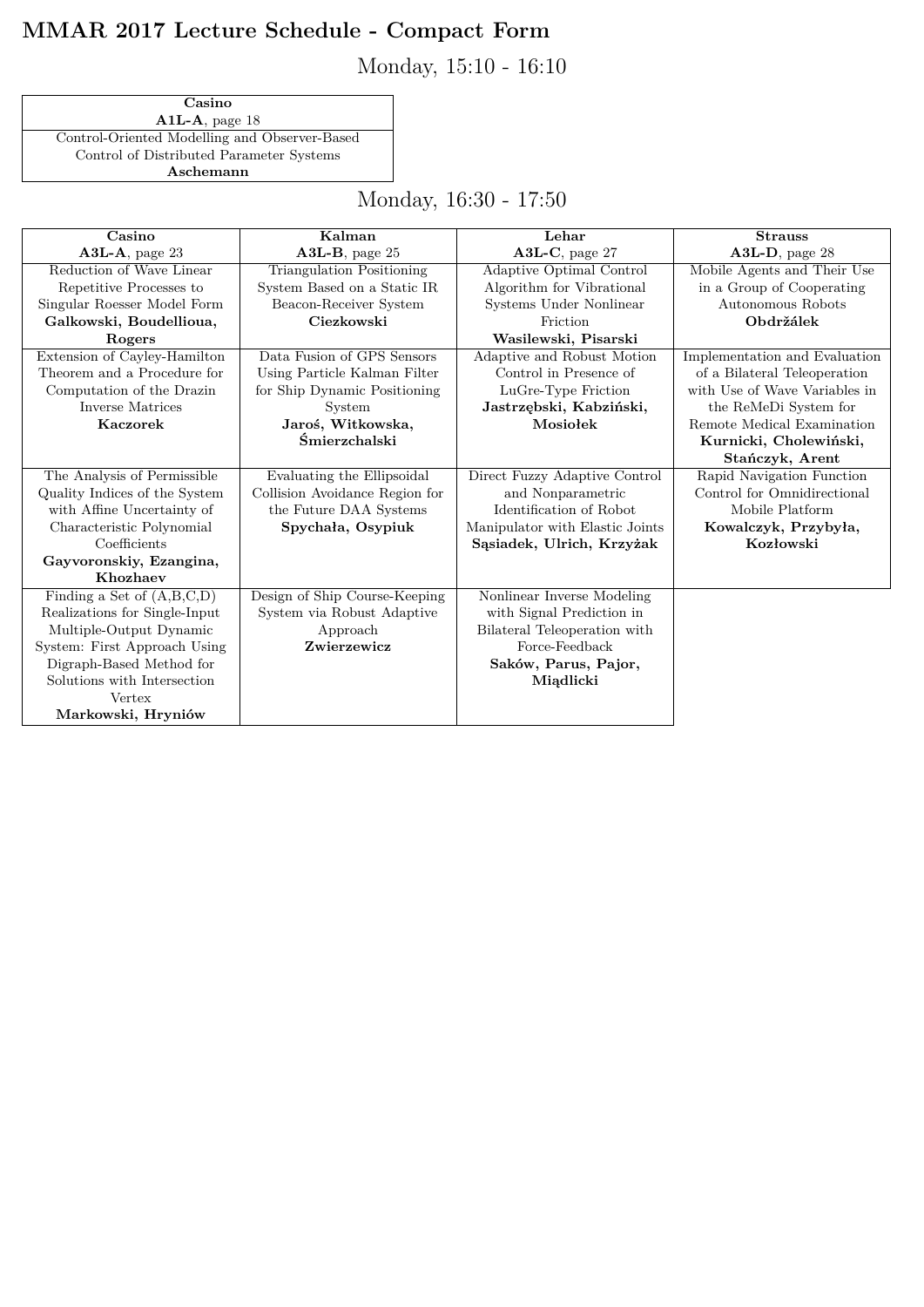### Tuesday, 09:00 - 10:00

**Casino B1L-A**, page 32 Quo Vadis Model Predictive Control? from Stabilizing to Distributed Economic MPC **Allgower**

Tuesday, 10:00 - 11:00

| Casino                      | Kalman                       | Lehar                         | <b>Strauss</b>                   |
|-----------------------------|------------------------------|-------------------------------|----------------------------------|
| $B2L-A$ , page 32           | $B2L-B$ , page 33            | $B2L-C$ , page 35             | $B2L-D$ , page 36                |
| Existence and Continuous    | Damping of Resonance Peaks   | Tracking Control for a Long   | Object Identification by Tactile |
| Dependence of Solutions on  | Using Adaptive Notch Filters | Pneumatic Transmission Line   | Sensors with Improved Sensor     |
| Controls for Linear Control | in Gearless Servo Drives     | Kern, Gehring                 | Resolution                       |
| Systems with Different      | Aldag, Horn                  |                               | Thormann, Winkler                |
| Fractional Orders           |                              |                               |                                  |
| Kamocki                     |                              |                               |                                  |
| Novelty Fractional-Order    | Estimation Problems of       | Optimal Multivariable Flux    | Mobile Robot with Non-Slip       |
| Backward Difference and its | Pneumatic Transport System   | Control of Heat Transfer in a | Castor Wheel                     |
| Applications in a Control   | for Electromagnetic Grinding | Metal Bar                     | Beniak, Pyka                     |
| System Analysis             | Ogonowski, Ogonowski         | Kostin, Rauh, Aschemann,      |                                  |
| Ostalczyk                   |                              | Saurin                        |                                  |
| A Comparative Analysis of   | Development of               | Boundary Control of Heat      | A Simulation Evaluation of       |
| Two Methods for Model       | Microprocessor, Time         | Transfer Processes in a       | gCBHD Formula for Driftless      |
| Predictive Control of       | Optimized Stepper Motor      | Cylindrical Body              | Nonholonomic Systems             |
| Fractional-Order Systems    | Driving Algorithm            | Gavrikov, Kostin              | Duleba, Mielczarek               |
| Stanisławski, Rydel,        | Przeniosło, Hołub            |                               |                                  |
| Latawiec, Łukaniszyn,       |                              |                               |                                  |
| Gałek                       |                              |                               |                                  |

### Tuesday, 11:20 - 13:00

| Casino                        | Kalman                          | Lehar                           | <b>Strauss</b>                |
|-------------------------------|---------------------------------|---------------------------------|-------------------------------|
| B4L-A, page 43                | B4L-B, page 45                  | B4L-C, page 47                  | B4L-D, page 50                |
| New Interesting Facts About   | Dynamical Aspects of            | An Addendum to                  | An Approach to Automated      |
| Minimum-Energy Perfect        | Multi-Input Single-Output       | Continuous-Time Dynamic         | Tacit-Knowledge Acquisition   |
| Control for LTI Nonsquare     | Control for Heat Distribution   | System Identification with      | and Transformation in         |
| State-Space Systems           | Processes: Case Study           | Multisine Random Excitations    | Manufacturing Companies       |
| Hunek                         | Fratczak, Nowak, Laszczyk       | - from Frequency Response to    | Patalas-Maliszewska,          |
|                               |                                 | <b>Transfer Function</b>        | Krebs, Dudek                  |
|                               |                                 | Figwer                          |                               |
| A Method for the Order        | Oscillation Attenuation for     | Robust Identification of        | Position Estimation at Zero   |
| Reduction of Linear Switching | Crane Payloads by Controlling   | Quadrocopter Model for          | Speed for PMSM Using the      |
| <b>Systems</b>                | the Rope Length Using           | Control Purposes                | Principal Component Analysis  |
| Blanchini, Casagrande,        | Extended Linearization          | Arminski, Zubowicz              | Urbanski, Nowopolski          |
| Krajewski, Viaro              | Techniques                      |                                 |                               |
|                               | Rauh, Prabel, Aschemann         |                                 |                               |
| Controllability of Delayed    | Experimental Validation of a    | Multistage Identification of an | Dynamical Behavior of the     |
| <b>Systems</b>                | Sensitivity-Based               | N-L-N Hammerstein-Wiener        | Hybrid Exothermic Chemical    |
| Klamka                        | Learning-Type Controller for a  | System                          | Reactor with Imperfect Mixing |
|                               | Linear Time-Varying Model of    | Mzyk, Biegański, Kozdraś        | Skupin, Metzger, Laszczyk,    |
|                               | a Flexible High-Speed Rack      |                                 | Niedzwiedz                    |
|                               | Feeder                          |                                 |                               |
|                               | Rauh, Cont, Aschemann           |                                 |                               |
| String Stability of a Leader  | A Discrete-Time                 | Accelerating the Rate of        | Parametrization of Robotic    |
| Following Formation Control   | Norm-Optimal Approach to        | Convergence for LMS-Like        | Deburring Process with Motor  |
| with Dynamic Weights          | Iterative Learning Control of a | on-Line Identification and      | Skills from Motion Primitives |
| Peters                        | Bridge Crane                    | Adaptation Algorithms. Part     | of Human Skill Model          |
|                               | Aschemann, Wache,               | 1: Basic Ideas                  | Parvizi, Ugurlu, Acikgoz,     |
|                               | Kraegenbring                    | Figwer, Michalczyk,             | Konukseven                    |
|                               |                                 | Główka                          |                               |
| Decentralized Fixed Mode      | Friction Hysteresis             | Smart Beam System:              | Model of ADRC Speed Control   |
| Radius of LTI System with     | Compensation Using Phase        | Identification and Minimal      | System for Complex            |
| Multiple Input and Output     | Correction of Periodic          | Realization Using Digraphs      | Mechanical Object with        |
| Delays                        | Trajectories                    | Theory                          | Backlash                      |
| Sahoo, Ghosh, Dworak          | Haus, Mercorelli, Werner        | Markowski, Muresan              | Wicher, Nowopolski            |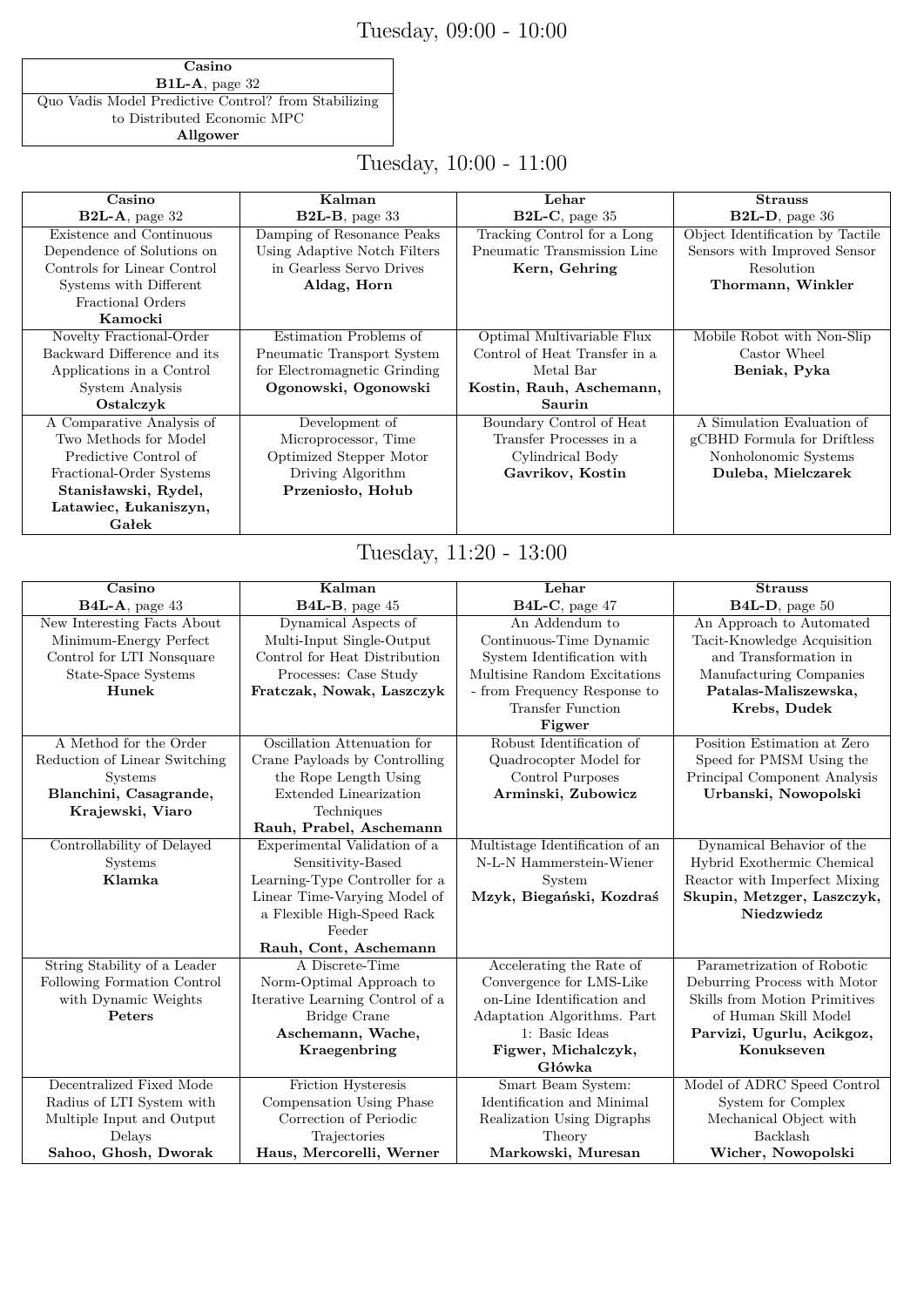# Tuesday, 15:00 - 16:20

| Casino                           | Kalman                          | Lehar                         | <b>Strauss</b>              |
|----------------------------------|---------------------------------|-------------------------------|-----------------------------|
| $B5L-A$ , page 52                | $B5L-B$ , page 54               | $B5L-C$ , page 56             | $B5L-D$ , page 58           |
| Emergency Control of a Space     | Backstepping-Based Sliding      | Accelerating PSO Based        | Energy-Aware Scheduling of  |
| 3R Manipulator in Case of One    | Mode Control of an              | Feedrate Optimization for     | Jobs Performed Sequentially |
| Joint Failure                    | Electro-Pneumatic Clutch        | <b>NURBS</b> Toolpaths Using  | Różycki, Waligóra           |
| Domski, Mazur                    | Actuator                        | Parallel Computation with     |                             |
|                                  | Prabel, Aschemann               | OpenMP                        |                             |
|                                  |                                 | Szczepanski, Erwinski,        |                             |
|                                  |                                 | Paprocki                      |                             |
| Application of Hamiltonian       | Reaching Law Based Discrete     | A Nonparametric Estimation    | Big Valley in Scheduling    |
| Mechanics to Control Design      | Time Switching Quasi-Sliding    | Method for Stochastic         | Problems Landscape -        |
| for Industrial Robotic           | Mode Controller                 | Differential Equation with    | Metaheuristics with Reduced |
| Manipulators                     | Latosiński                      | Sub-Fractional Brownian       | Searching Area              |
| Záda, Belda                      |                                 | Motion                        | Bożejko, Smutnicki,         |
|                                  |                                 | Bochnacka, Filatova           | Uchroński, Wodecki          |
| Granular Jamming                 | Simulation of Hybrid Systems    | Concept of Iterative          | Minimizing Cycle Time in    |
| Manipulator Filled with New      | with Sliding Modes              | Optimization of Minimally     | Manufacturing Systems with  |
| Organic Materials                | Suski, Pytlak                   | Invasive Surgery              | Additional Technological    |
| Sayyadan, Gharib,                |                                 | Benkmann, Smolinski,          | Constraints                 |
| Garakan                          |                                 | Jeinsch, Westerhoff,          | Smutnicki                   |
|                                  |                                 | Cappius, Wustrack,            |                             |
|                                  |                                 | Hommel                        |                             |
| Regularization of the            | <b>Inventory Management</b>     | Extremal Problems for         | Metaheuristics for Some     |
| Differential Inverse Orientation | Strategies with Higher Relative | Distributed Parabolic Systems | Discrete-Continuous Project |
| Problem of Generic Serial        | Degree Sliding Variables        | with Boundary Conditions      | Scheduling Problems to      |
| Revolute Joint Manipulators      | Latosiński, Bartoszewicz        | Involving Time-Varying Lags   | Maximize the Net Present    |
| <b>Drexler</b>                   |                                 | Kowalewski                    | Value                       |
|                                  |                                 |                               | Waligóra                    |

## Tuesday, 16:40 - 18:00

| Casino                          | Kalman                               | Lehar                           | <b>Strauss</b>                 |
|---------------------------------|--------------------------------------|---------------------------------|--------------------------------|
| $B7L-A$ , page 65               | $B7L-B$ , page 67                    | $B7L-C$ , page 68               | $B7L-D$ , page 70              |
| Inverse-Based Methods to        | Theoretical and Experimental         | An Iterative Solution Approach  | Comparison of Different Filter |
| Minimum-Energy MV Control       | Background for Artificial            | to Eigenvalue Problems for      | Approaches for the Online      |
| for Nonsquare State-Space       | Neural Network Modeling of           | Linear Hamiltonian Systems      | Frequency Analysis of Speech   |
| <b>Systems</b>                  | Alpha Type Stirling Engine           | and its Application to a Hybrid | Signals                        |
| Hunek, Korniak                  | Chmielewski, Możaryn,                | System Control Problem          | Rauh, Tiede, Klenke            |
|                                 | Krzemiński                           | Gavrikov                        |                                |
| Extended LMI                    | Recursive Neural Network as          | Online Parameter Identification | Polish Whispery Speech         |
| Characterization of Some        | Speed Controller for Two-Sided       | for Continuous Fluidized Bed    | $Recognition - Minimum$        |
| Control Problems for Linear     | Electrical Drive with Complex        | Spray Granulation with          | Sampling Frequency             |
| Repetitive Processes            | Mechanical Structure                 | External Sieve-Mill Cycle       | Kozierski, Sadalla, Drgas,     |
| Paszke, Boski, Rogers           | Nowopolski, Wicher,                  | Palis, Kienle                   | Dabrowski, Giernacki           |
|                                 | luczak, Siwek                        |                                 |                                |
| Stability of Positive Nonlinear | <b>Fuzzy Arithmetical Controller</b> | Control-Based Damping of        | The Impact of Vocabulary Size  |
| <b>Systems</b>                  | Design for Active Road Vehicle       | Elastic Gantry Crane            | and Language Model Order on    |
| Kaczorek, Borawski              | Suspension in the Presence of        | <b>Vibrations</b>               | the Polish Whispery Speech     |
|                                 | Uncertainties                        | Golovin, Palis                  | Recognition                    |
|                                 | Hofmann, Hanss                       |                                 | Kozierski, Sadalla, Drgas,     |
|                                 |                                      |                                 | Dąbrowski, Zietkiewicz         |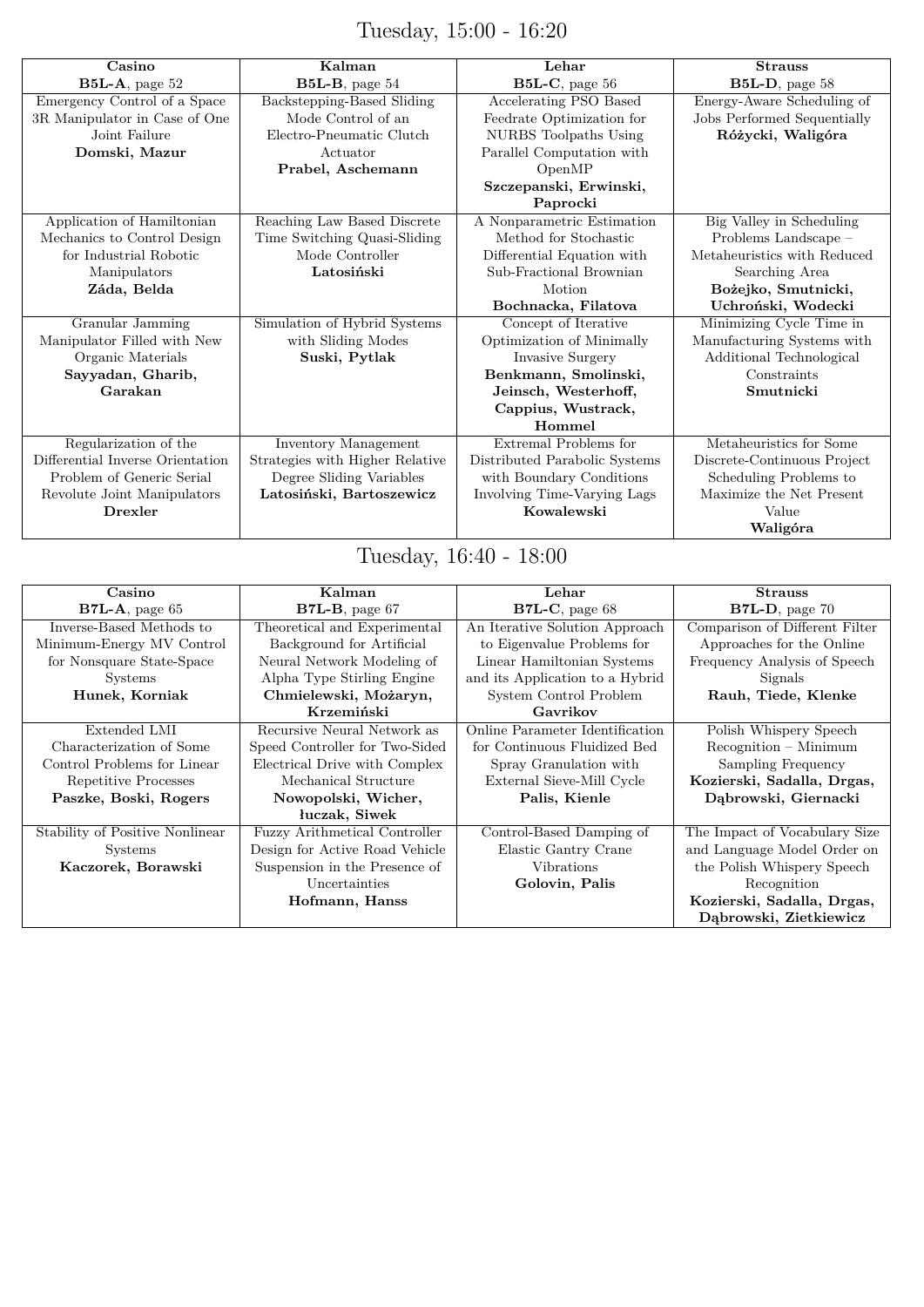## Wednesday, 09:00 - 10:00

**Casino C1L-A**, page 74 Control of Complex Robotic Systems: Challenges, Design and Experiments **Chemori**

## Wednesday, 10:00 - 11:00

| Casino                        | Kalman                         | Lehar                            | <b>Strauss</b>                |
|-------------------------------|--------------------------------|----------------------------------|-------------------------------|
| $C2L-A$ , page 74             | $C2L-B$ , page 76              | $C2L-C$ , page 77                | $C2L-D$ , page 79             |
| Electrochemical Impedance     | Tracking Performance of        | Stiffness Variations in Granular | The Distributed Model         |
| Spectroscopy Applied for      | Angular Velocity in a Servo    | Jamming Robots, an               | Predictive Controller for the |
| Assessment of Electrodes Used | System with Fractional-Order   | Experimental Method              | Nuclear Power Plant           |
| in EEG Examination            | PI Controller and Anti-Windup  | Sayyadan, Moniri, Gharib         | Turbo-Generator Set           |
| Makiewicz, Górecka            | Compensation                   |                                  | Sokólski, Rutkowski,          |
|                               | Sadalla, Horla, Giernacki,     |                                  | Duzinkiewicz                  |
|                               | Kozierski                      |                                  |                               |
| An Expert System for          | Analogue Electronic Active     | Localization and Efficient       | Predictive Control for        |
| Pre-Diagnostics Screening     | Filter Implementation of an    | Grasping of Objects by a         | Offset-Free Motion of         |
| Using Neurofeedback Signals   | Approximate State Space        | Manipulator Using RFID           | Industrial Articulated Robots |
| Zołubak, Pelc,                | Realisation of a               | Technique                        | Belda, Záda                   |
| Kawala-Janik, Stanisławski    | Fractional-Order System        | Thormann, Winkler                |                               |
|                               | Tutaj, Baranowski              |                                  |                               |
| Trial Measurement of          | Robust Fractional Order        | Exploiting the Natural           | Online Tuned Model Predictive |
| Movement-Related Cortical     | Controller for a Linear Active | Dynamics of Compliant Joint      | Control for Robotic Systems   |
| Dynamics Using                | Magnetic Bearing System        | Robots for Cyclic Motions        | with Bounded Noise            |
| Electroencephalography and    | Nartowicz, Pawluszewicz,       | Kashiri,                         | Belda, Pavelková              |
| Diffuse Correlation           | Mystkowski                     | Spyrakos-Papastavridis,          |                               |
| Spectroscopy                  |                                | Caldwell, Tsagarakis             |                               |
| Haddix, Bahrani,              |                                |                                  |                               |
| Kawala-Janik, Besio, Yu,      |                                |                                  |                               |
| Sunderam                      |                                |                                  |                               |

## Wednesday, 11:20 - 13:00

| Casino                         | Kalman                          | Lehar                                 | <b>Strauss</b>               |
|--------------------------------|---------------------------------|---------------------------------------|------------------------------|
| $C4L-A$ , page 86              | C4L-B, page 88                  | C4L-C, page 90                        | C4L-D, page 93               |
| An Indirect Backstepping       | The Active Vibration Control    | <b>Exponentially Weighted</b>         | On the Efficiency of a Fast  |
| Robust Control for Flyback     | of the Plate Structure by Using | Aggregation of Models for             | Technique of Impulsive Noise |
| Type DC to DC Converter        | LQG Controller and              | Wiener-Hammerstein System             | Removal in Color Digital     |
| Ozkaya, Zergeroglu, Seker      | Piezo-Stripes                   | Modelling                             | Images                       |
|                                | Koszewnik                       | Wachel, Hasiewicz                     | Malinski, Smolka, Jama       |
| Semi-Symbolic Operational      | High Performance PID Control    | <b>Implementation of Hierarchical</b> | Novel Method for Joining     |
| Computation for Robust         | of a Cascade Tanks System as    | Control of Drinking Water             | Missing Line Fragments for   |
| Control System Design          | an Example for Control          | Supply System: Didactic               | Medical Image Analysis       |
| Gil, Radetzki                  | Teaching                        | Project – Computer Controled          | Najgebauer, Rutkowski,       |
|                                | Bieda, Blachuta, Grygiel        | System                                | <b>Scherer</b>               |
|                                |                                 | Tarnawski, Rutkowski,                 |                              |
|                                |                                 | Ciminski                              |                              |
| Robust Backstepping            | Velocity Estimation for Slow    | Application of the Waveform           | A 2D, Stochastic Model of a  |
| Stabilization of Nonlinear     | Motion Devices Equipped with    | Relaxation Technique to the           | Phase-Detection Autofocus    |
| Systems with Time-Varying      | Encoder                         | Co-Simulation of Power                | Gałęziowski                  |
| Parameters                     | Kołek, Rosół                    | Converter Controller and              |                              |
| Kabziński, Mosiołek            |                                 | Electrical Circuit Models             |                              |
|                                |                                 | Maciejewski, Cortes                   |                              |
|                                |                                 | Garcia, Schöps, Auchmann,             |                              |
|                                |                                 | Bortot, Prioli, Verweij               |                              |
| Interval Methods for the       | Application of a Modified Error | Modelling Dynamics of                 | Estimation of DC Motor       |
| Implementation and             | Governor to Electronic          | Strongly Coupled Air Paths in         | Parameters Using a Simple    |
| Verification of Robust Gain    | Throttle Control                | Pneumatic Transport System            | CMOS Camera                  |
| Scheduling Controllers         | Schöley, Drewelow,              | for Milling Product                   | Kowalczuk, Merta             |
| Kersten, Rauh, Aschemann       | Jeinsch, Weinhold               | Krauze, Pawelczyk                     |                              |
| Improvement of Accuracy of     | Preliminary Studies on          | A Smooth Local Polynomial             |                              |
| the Membrane Shape Mapping     | Modelling the Drying Process    | Model of Vignetting                   |                              |
| of the Artificial Ventricle by | in Product Classification and   | Kordecki, Bal, Palus                  |                              |
| Eliminating Optical Distortion | Separation Path in an           |                                       |                              |
| Sulej, Murawski, Pustelny      | Electromagnetic Mill            |                                       |                              |
|                                | Installation                    |                                       |                              |
|                                | Wegehaupt, Buchczik,            |                                       |                              |
|                                | Krauze                          |                                       |                              |